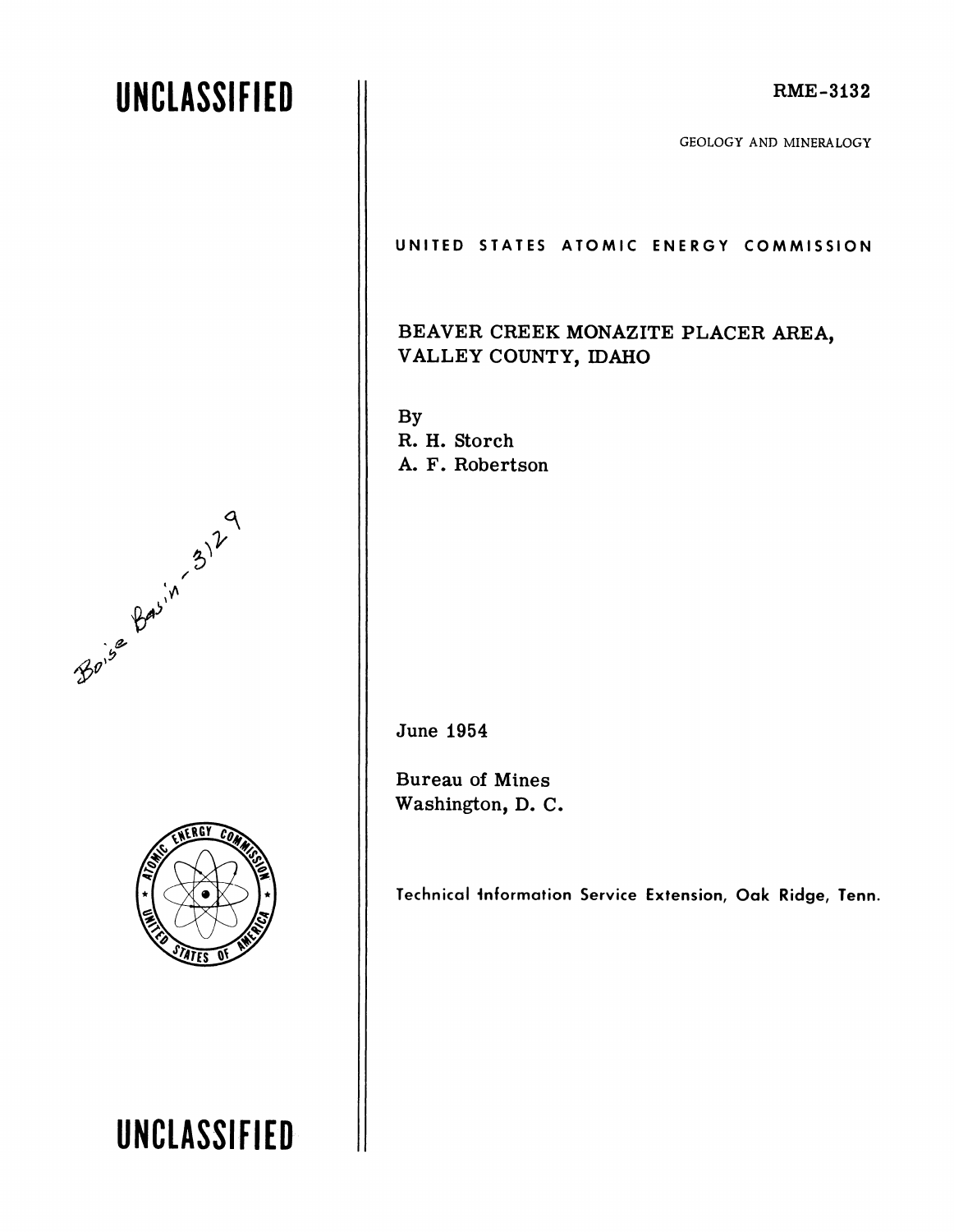# **LEGAL NOTICE**

This report was prepared as an account of Government sponsored work. Neither the United States, nor the Commission, nor any person acting on behalf of the Commission:

A. Makes any warranty or representation, express or implied, with respect to the accuracy, completeness, or usefulness of the information contained in this report, or that the use of any information, apparatus, method, or process disclosed in this report may not infringe privately owned rights; or

B. Assumes any liabilities with respect to the use of, or for damages resulting from the use of any information, apparatus, method, or process disclosed in this report.

As used in the above, "person acting on behalf of the Commission" includes any employee or contractor of the Commission to the extent that such employee or contractor prepares, handles or distributes, or provides access to, any information pursuant to his employment or contract with the Commission.

This report has been reproduced directly from the best available copy.

Printed in USA. Price 20 cents. Available from the Office of Technical Services, Department of Commerce, Washington 25, D. C.

AEC, Oak Ridge, Tenn.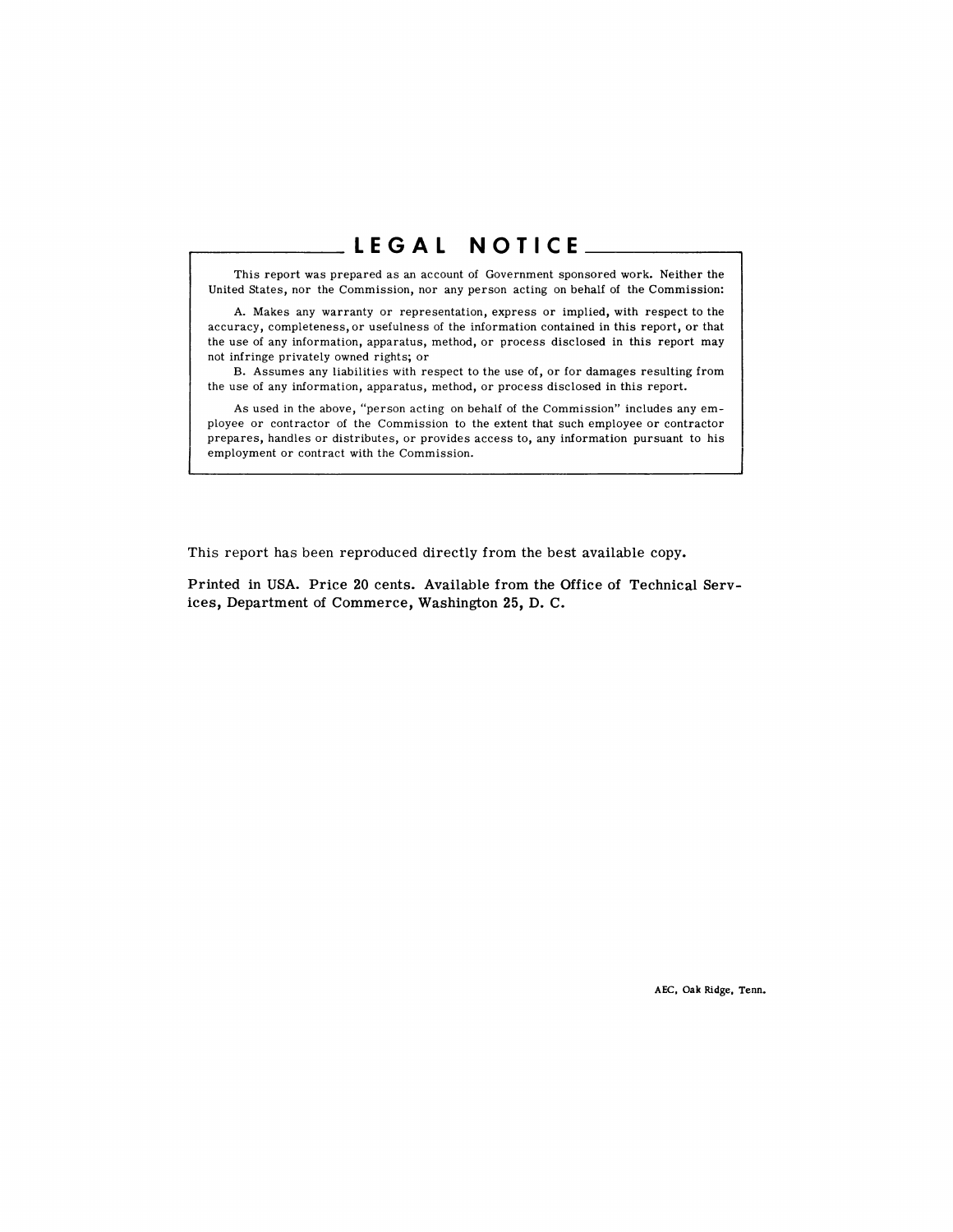## TABLE OF CONTENTS

|                                                                                                                                             | Page           |
|---------------------------------------------------------------------------------------------------------------------------------------------|----------------|
|                                                                                                                                             | h              |
|                                                                                                                                             | 5              |
| DESCRIPTION OF DEPOSIT                                                                                                                      | 6              |
| $Location \dots \dots \dots \dots \dots \dots \dots \dots \dots \dots \dots \dots \dots \dots \dots \dots$<br>Climate and Physical Features | 6<br>6         |
| GEOLOGY AND MINERALOGY                                                                                                                      | $\overline{7}$ |
| $\texttt{EXPI}.\texttt{ORATION} \dots \dots \dots \dots \dots \dots \dots \dots \dots \dots \dots \dots \dots \dots \dots \dots \dots$      | 8              |
| Churn Drilling and Sampling                                                                                                                 | 8              |
|                                                                                                                                             | 9              |
| Radiometric and Chemical Analyses                                                                                                           | 9<br>13        |
| BENEFICIATION AND ECONOMICS                                                                                                                 | 14             |
|                                                                                                                                             | 14             |
| PLATE 1. - BEAVER CREEK MONAZITE PLACER AREA,<br>VALLEY COUNTY, IDAHO                                                                       |                |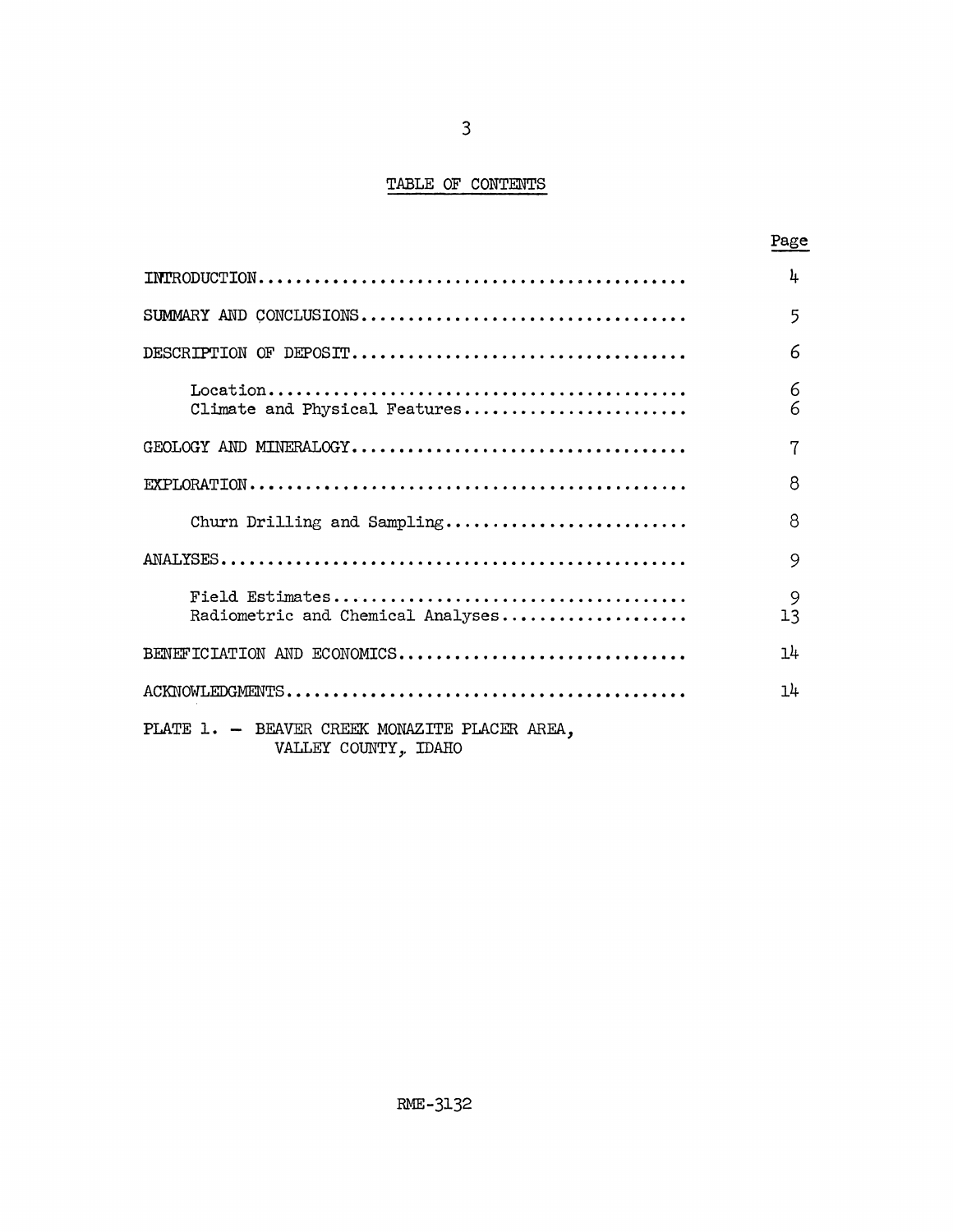#### BEAVER CREEK MONAZTTE PLACER AREA VALLEY COUNTY, IDAHO

 $\frac{1}{4}$ 

by

R. H. Storch 1/ and A. F. Robertson 1/

#### INTRODUCTION

The Beaver Creek area, northeast from Cascade, Valley County, Idaho, was reported to have recorded high readings on an airborne scintillometer when an aerial survey of the area by a private company was made during the late summer of 1951. Laboratory tests made on grab samples of Beaver Creek stream-bed gravels indicated the presence of considerable monazite.

A proposal that the area be prospected by churndrill sampling was made by the U.S. Bureau of Mines, and approval for the program was received from the Division of Raw Materials of the U.S. Atomic Energy Commission.

The objectives of the program were: (1) To determine the monazite content of the gravels and the amounts of other black-sand minerals, and (2) to determine the extent of the deposits.

#### 1/ Mining engineer, U. S. Bureau of Mines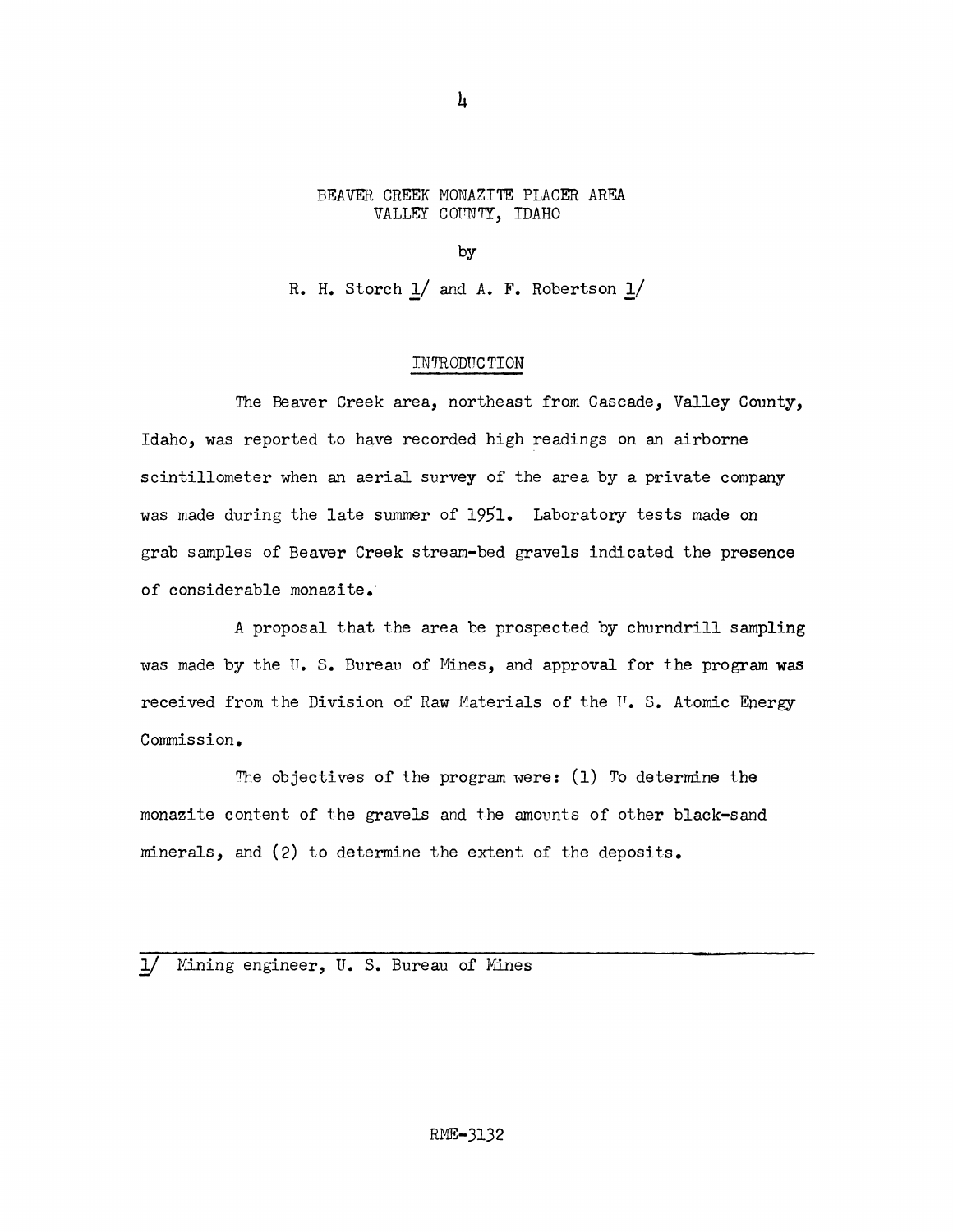#### SUMMARY AND CONCLUSIONS

Sixteen churn-drill holes were drilled in the Deaver Creek area by the Bureau of Mines in 1952 and almost 11 tons of samples were obtained for analyzing. The results from laboratory analyses indicated that the monazite content of the gravels ranged from  $0.188$ to  $0.847$  pound per cubic yard of gravel. The prospected area is only a small part of the total placer area, so the volume of minable gravel is large.

Laboratory tests on the drill-hole samples indicated that monazite was present in nearly all of the samples, but no drill hole averaged as much as a pound of monazite per cubic yard of gravel. No extensive deposit containing monazite in large quantities was intersected by any of the drill holes. Possibly further drilling adjacent to the area prospected might locate deposits with higher monazite content.

A screen analysis indicated that over 60 percent of the monazite occurs in sizes less than 65-mesh.

other than monazite, radiometric tests indicated only traceamounts of other radiometric minerals. In addition to monazite the black-sand concentrates contained ilmenite, quartz, feldspar, and so forth, and also small quantities of magnetite, zircon, and garnet.

 $\mathbf{5}$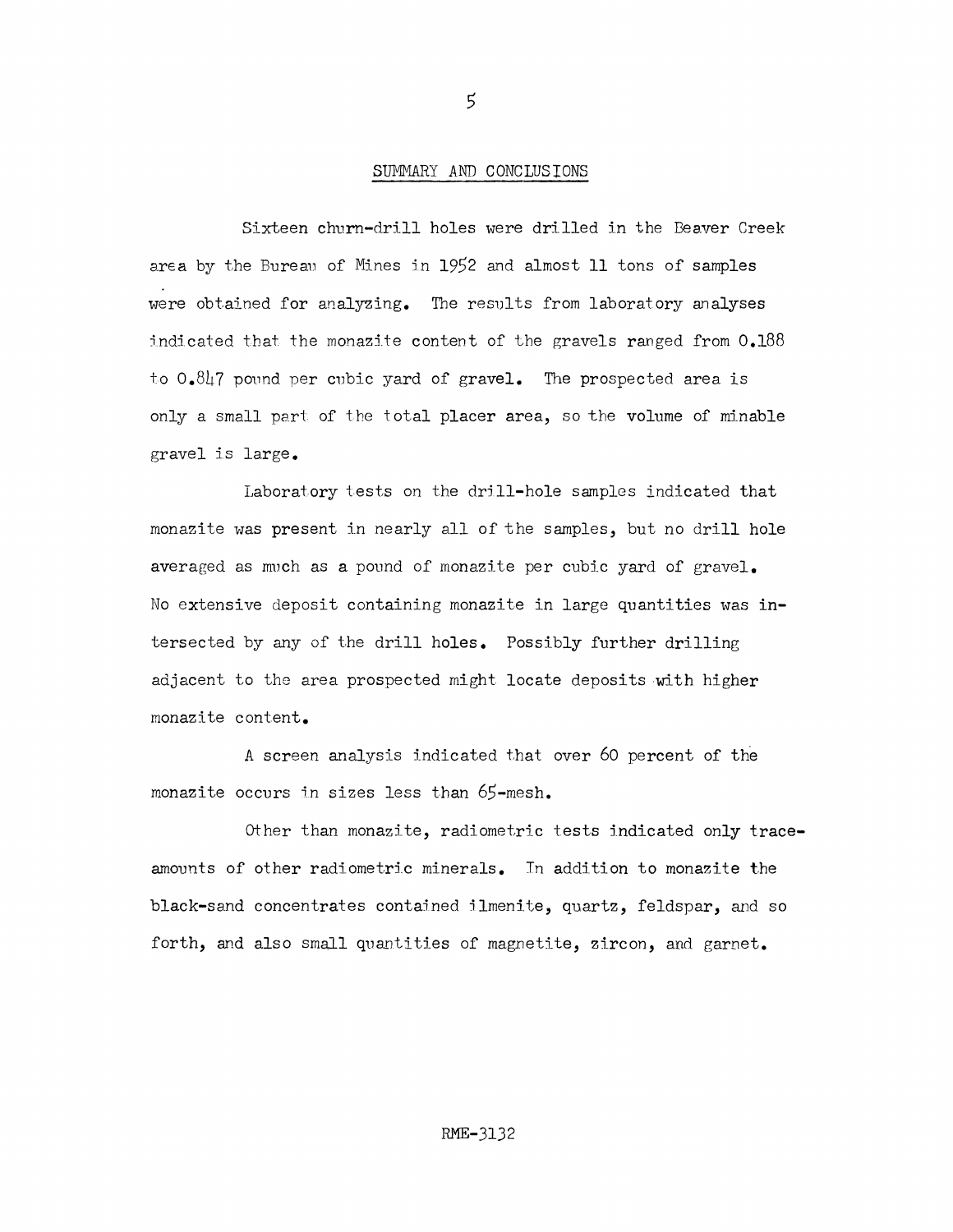#### DESCRIPTION OF DEPOSIT

#### Location

The Beaver Creek placer area is located in the northern end of the Cascade Valley, which is a part of the Long Valley area and near the western boundry of Valley County, Idaho. The area extends about  $\mu$  miles northerly along both sides of East Fork and Beaver Creeks; averages about  $1\frac{1}{2}$  miles in width; and includes lands in Sections 5, 6,  $7, 8, 17, 18, 19$ , and 20, all in  $T. 11 \text{ N}$ , R. 4 E. It may be reached by driving north about 1 mile from Cascade, Idaho, on State Highway 15, thence east on the Stibnite road to access roads leading north along the township line between T. 14 N., R. 3 E., and T. 14 N., R. 4 E., and north along the section line between Sections 19 and 20, T. 14 N.,  $R_{\bullet}$  4 E.

#### Climate and Physical Features

Temperatures in the area range from  $100^{\circ}$  F. during the summer to as low as minus  $\text{10}^{\text{O}}\text{F}$ . in the winter. Deep snow covers the valley from November until March.

Gently sloping grain and hay fields occupy the central part of the valley, which is encircled on three sides by steep, timbercovered mountains. Altitudes in the area range from  $\mu$ , 750 feet above sea level near Cascade to about  $\mu$ , 950 feet at the upper end of the **valley.** 

Practically all of the dredgeable ground in the area has been cleared of brush and timber and has been farmed or grazed for many

RME-3132

6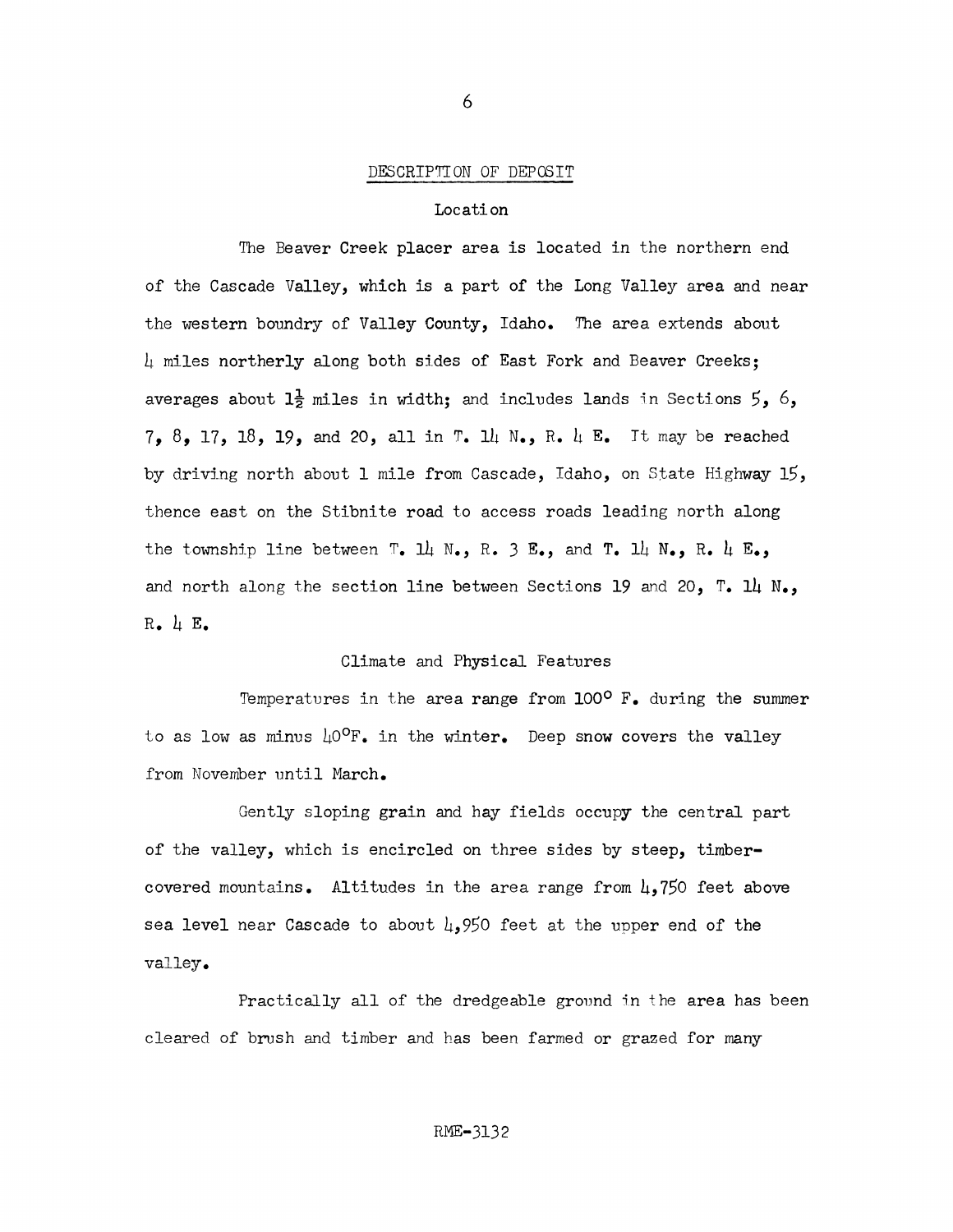years. East Fork Creek and Beaver Creek drain the area and then join to form a minor tributary of the North Fork of the Payette River. These two intermittent streams would not provide sufficient water for a large dredging operation during 2 or 3 months of the summer season. Heavy snows and extreme cold weather would probably curtail operations a month or longer during the winter.

#### GEOLOGY AND MINERALOGY

The sand and gravel deposits of Long Valley are situated around the periphery of the Idaho batholith. This large igneous rock mass extends 300 miles north and south through central Idaho and eastward into Montana with a width varying between 50 and 100 miles. The batholith is composed mainly of light gray, medium to coarse-grained granites, granodiorites, and quartz monzonites. Pegmatite dikes are common. The gravels of this deposit were derived from the weathering of the mountains of granitic rocks and pegmatites and deposited as alluvial sediments in a lake which at one time occupied Long Valley.

Heavy minerals, consisting mainly of ilmenite, monazite, and magnetite, were deposited irregularly with the sands and gravels which eroded from the batholith. A field composite was prepared by combining equal splits of all samples, except D. H. 1 $\mu$  and D. H. 15 which were omitted because of the small quantity of material available. The mineralogical analysis of this sample is as follows:

7

#### RME-3132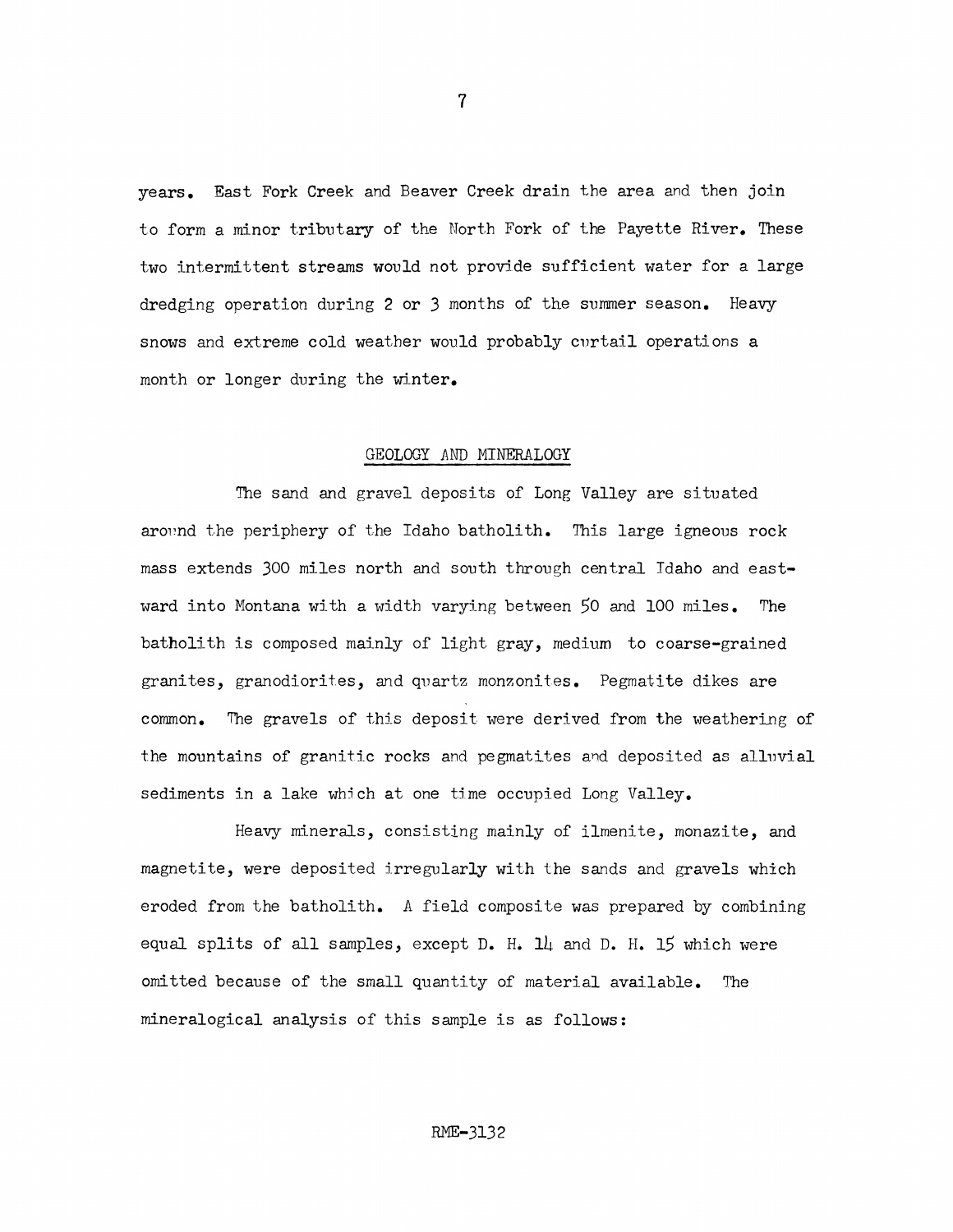| Specie          | Percent     |
|-----------------|-------------|
| <b>Tlmenite</b> | $80 - 82$   |
| Quartz          | $11 - 12$   |
| Monazite        | 3.1         |
| Magnetite       | $2 - 3$     |
| Fe-Mags         | $1 - 2$     |
| Epidote         | $0.4 - 0.6$ |
| Zircon          | $0.2 - 0.1$ |
| Xenotime        | Trace       |
|                 |             |

#### EXPLORATION

#### Churn Drilling and Sampling

The exploratory drilling by the Bureau of Mines in the Beaver Creek area consisted of 16 holes aggregating 1,138 feet in Sections 18 and 19, both in T. 14 N., R. 4 E. The holes were drilled on centers approximately 1,000 feet apart north and south and 800 feet east and west, and ranged from 50 to 100 feet in depth. Two hundred forty-four samples were taken from the 16 holes.

The samples were dried and screened to  $1/8$ -inch in the field. The plus-1/8-inch fraction, weighing a total of  $1,070$  pounds, was discarded. The minus- $1/8$ -inch fraction, weighing 20,546 pounds, was transported to the Boise field laboratory for concentration and field estimates.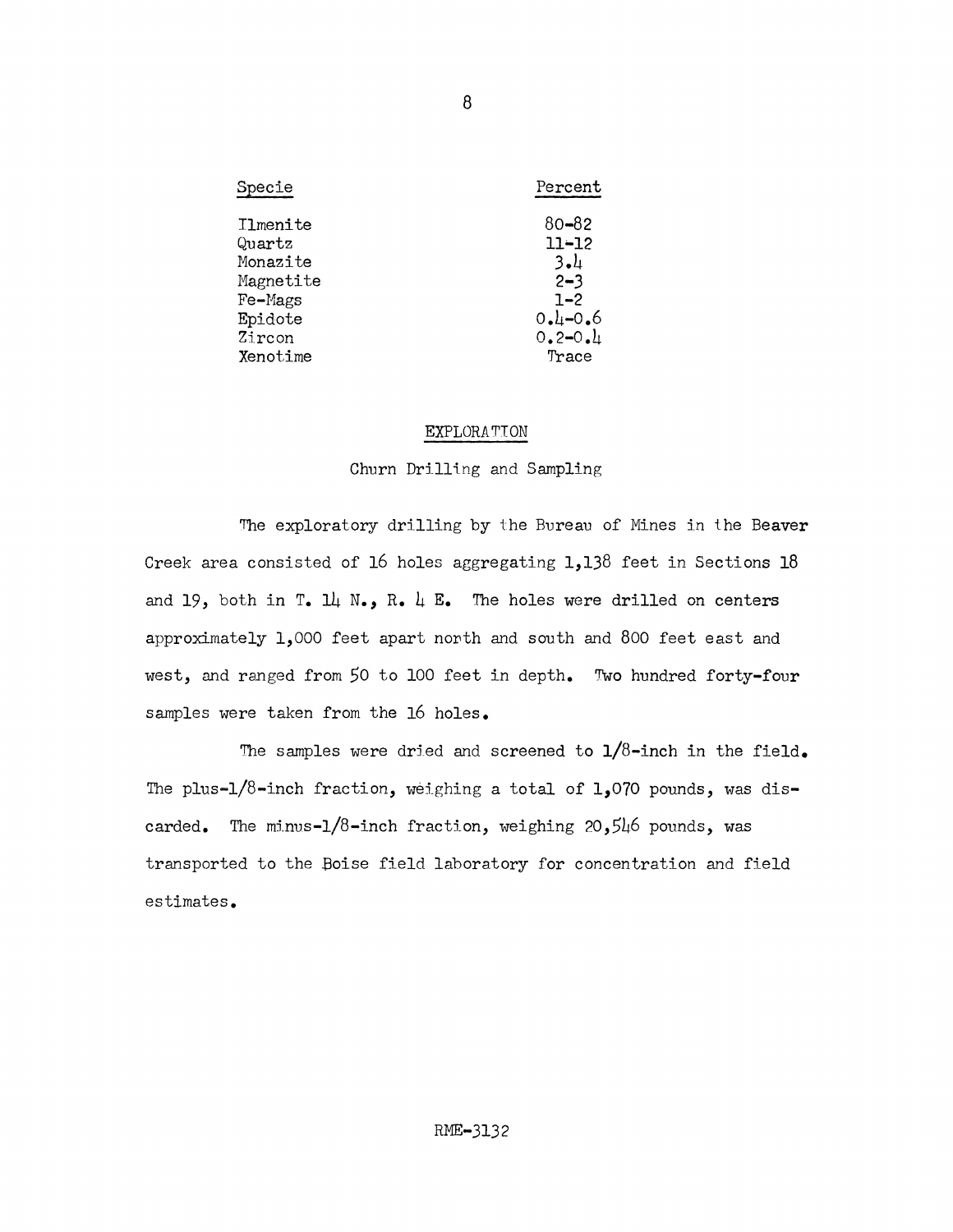#### ANALYSES

#### Field Estimates

After being reweighed, the minus- $1/8$ -inch fraction was screened on a 16-mesh vibrating screen. The plus-16-mesh, minus-1/8-inch material from each sample was weighed, checked radiometrically, and discarded. The minus-16-mesh fraction of each sample, after being weighed, was concentrated on a laboratory table and the concentrate cleaned on a smaller table to make a final product which was dried and weighed.

A 10-gram sample of this final concentrate was taken for field examination at the Boise laboratory.

The estimates of mineral content for each drill hole to its minable depth follow: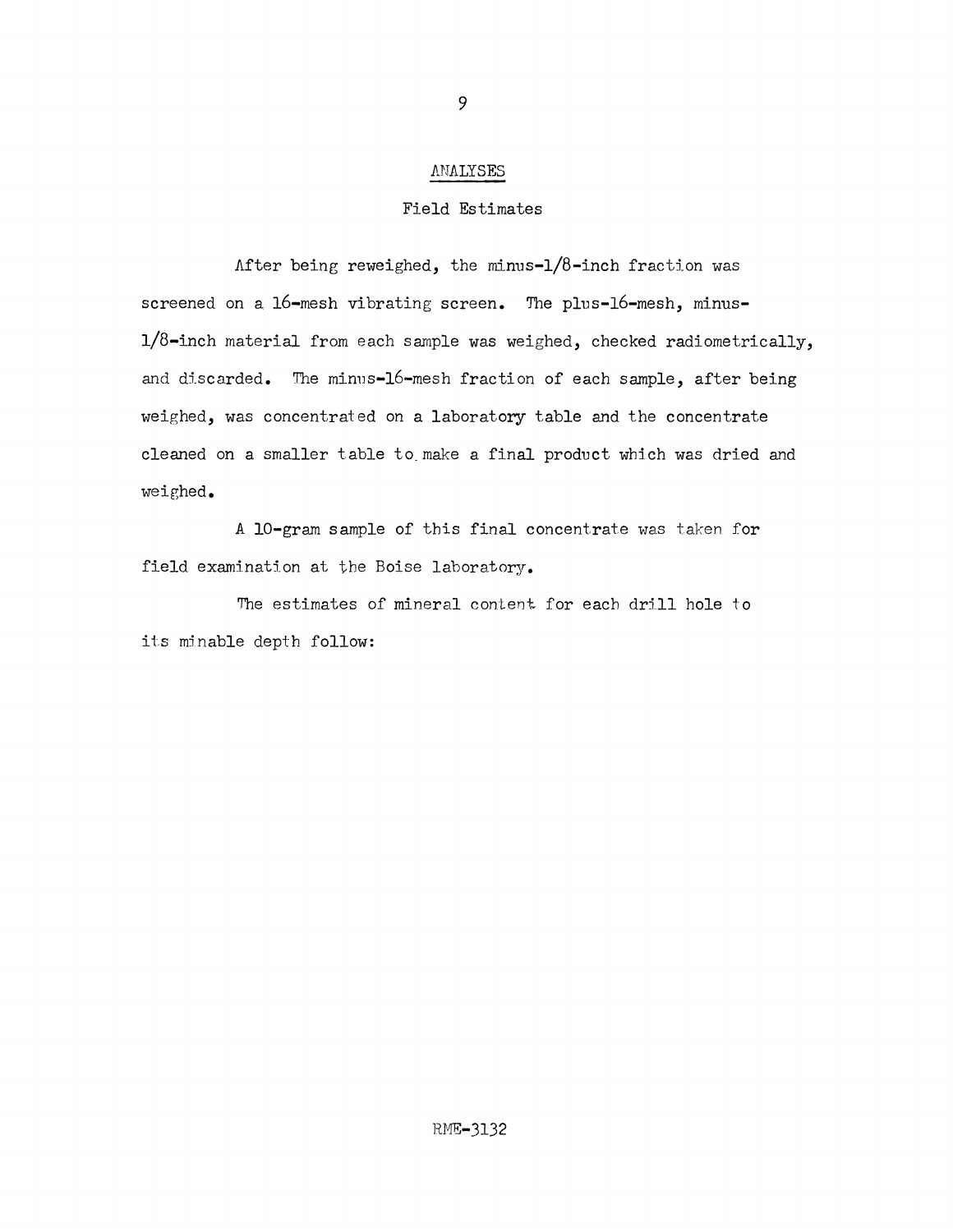|                                                                                                                                  | $\ddot{\phantom{0}}$<br>$\frac{1}{2}$                                                                 |                                                               |
|----------------------------------------------------------------------------------------------------------------------------------|-------------------------------------------------------------------------------------------------------|---------------------------------------------------------------|
|                                                                                                                                  |                                                                                                       |                                                               |
|                                                                                                                                  |                                                                                                       |                                                               |
| TIMMARRY OF FITT. D FREETMATH<br>֧֧֧֧֧֧֧֧֧֧ׅ֧֧֧֧֧֧֧֧֧֧֧֚֚֚֚֚֚֚֚֚֚֚֚֚֚֚֚֚֝֕֝֓֝֓֝֬֝֬֝֬֝֬֝֬֝֬֝֬֜֓֝֬֝֬֝֬֝֬֝֬֝֬֝֬֝֬֝֬֝֬<br>---------- | , CONTENT, POUNDS PER CUBIC YARD TO MINABLE                                                           | $\frac{1}{1}$<br>$\mathbf{I}$<br><b>PRAVER CREEK DRITITMS</b> |
|                                                                                                                                  |                                                                                                       | i<br>1<br>1<br>1                                              |
|                                                                                                                                  | .<br>.<br>.<br>.<br>.<br>.<br>.<br>.<br>.<br>.<br>.<br>.<br>.<br><br><br><br><br><br><br><br><br><br> |                                                               |
|                                                                                                                                  | $\mathbf{r}$ , and $\mathbf{r}$ and $\mathbf{r}$ and $\mathbf{r}$                                     |                                                               |

|                          | Monazite<br>equivalent   |                                                       |  |  |  |  |  |  |  |
|--------------------------|--------------------------|-------------------------------------------------------|--|--|--|--|--|--|--|
|                          | Monazite                 |                                                       |  |  |  |  |  |  |  |
| gravel                   | Zircon                   | ಿಂಂಂಂಂಂಂಂಂಂಂಂಂಂಂಂಂಂಂ<br>ಇಲ್ಲಿ ಇಲ್ಲಿ ಇಲ್ಲಿ ಇಲ್ಲಿ ಇಲ್ಲಿ |  |  |  |  |  |  |  |
|                          | <b>Garnet</b>            |                                                       |  |  |  |  |  |  |  |
| Pounds per cubic yard of | Clmenite                 |                                                       |  |  |  |  |  |  |  |
|                          | Magnetite                |                                                       |  |  |  |  |  |  |  |
|                          | lack-                    |                                                       |  |  |  |  |  |  |  |
|                          | Minable<br>depth<br>feet | <b>88883588#FBB3358</b>                               |  |  |  |  |  |  |  |
|                          | rotal<br>1epth<br>feet   | grggssrrrsskrrrr                                      |  |  |  |  |  |  |  |
|                          |                          |                                                       |  |  |  |  |  |  |  |

RME-3132

 $10$ 

 $\ddot{\phantom{0}}$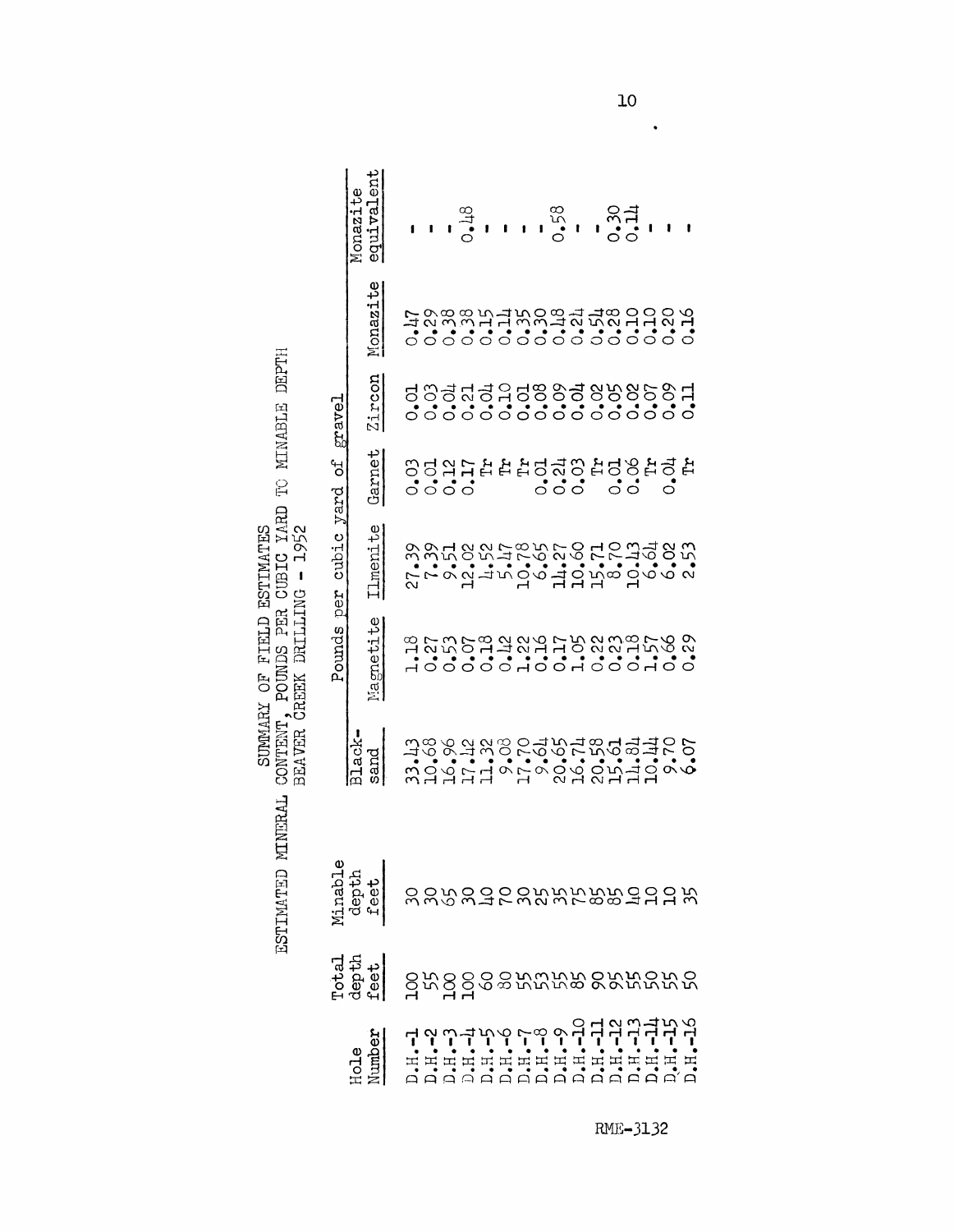A screen analysis of the original gravels obtained from

Drill Hole 9 was made, and the results are shown below:

 $\bullet$  .

#### SCREEN ANALYSIS REPORT ON ORIGINAL GRAVELS PERCENT DISTRIBUTION OF SCREEN SIZES OF COMPOSITED DRILL-HOLE SAMPLES

#### BEAVER CREEK DRILL HOLE. 9

(Samples from l to 11, inclusive)

| Screen Size        | Percent | Cumulative<br>percent |
|--------------------|---------|-----------------------|
| $+1/8$ "           | (6, 29) |                       |
| $-1/8$ "<br>$+10M$ | 9.49    | 9.49                  |
| $+11M$<br>$-10$    | 8.91    | 18.40                 |
| $-1$<br>$*20M$     | 8.68    | 27.08                 |
| $+28M$<br>$-20$    | 9.63    | 36.71                 |
| $-28$<br>$+35M$    | 8.99    | 45.70                 |
| $+l_18M$<br>$-35$  | 9.37    | 55.07                 |
| $-l_18$<br>$+65M$  | 9.55    | 64.62                 |
| $-65$<br>$+100M$   | 10.39   | 75.01                 |
| $-100$             | 21.99   | 100.00                |
|                    |         |                       |

Pounds of black sand per cu. yd. 20.65 Pounds of monazite per cu. yd. 0.48

A screen and m'ineralogical analysis of the black-sand concentrates obtained from Drill Hole 9 follows: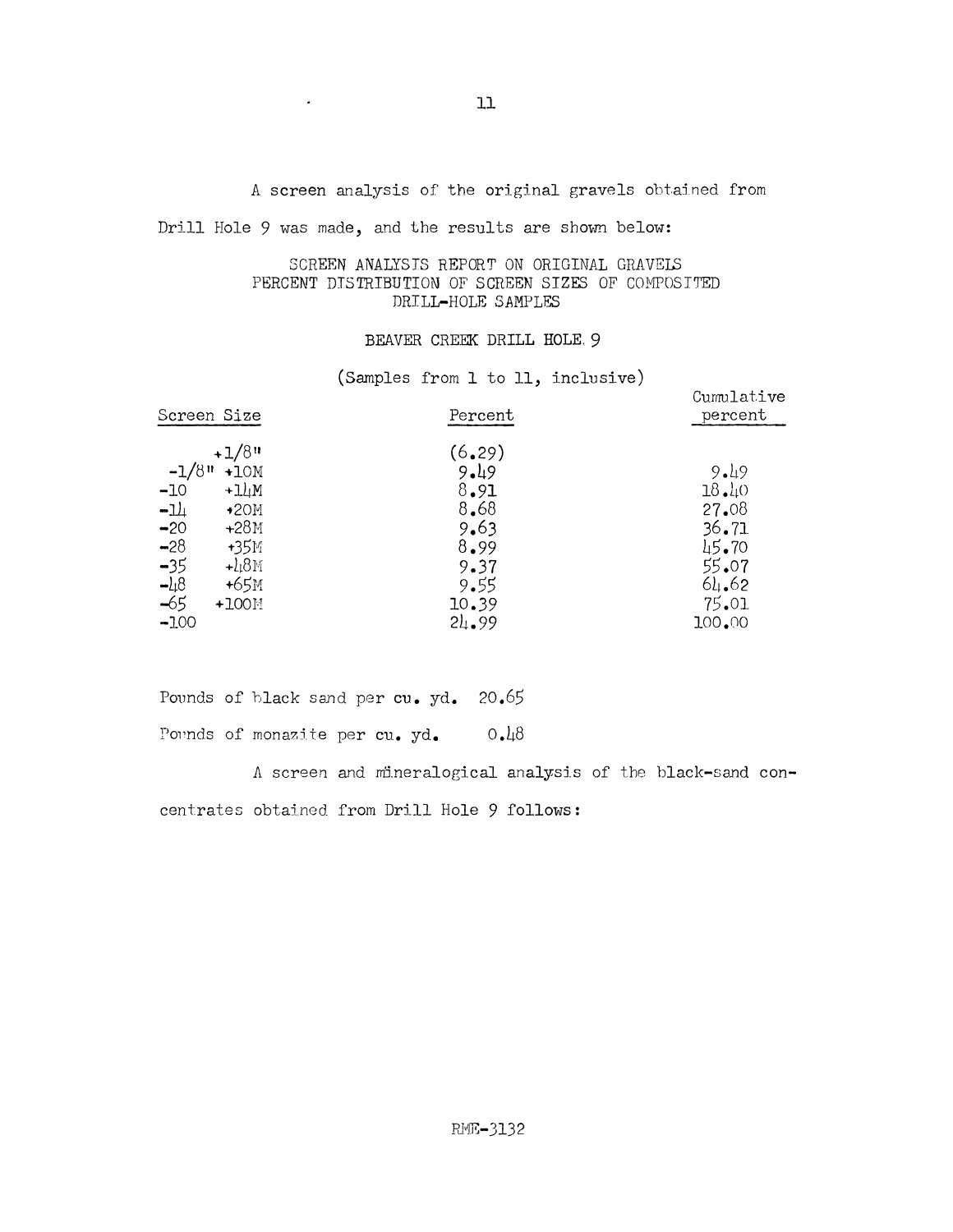SCREEN AND MINERALOGICAL ANALYSIS<br>ON CONCENTRATES

Samples 1 through 7, Drill Hole 9

 $12$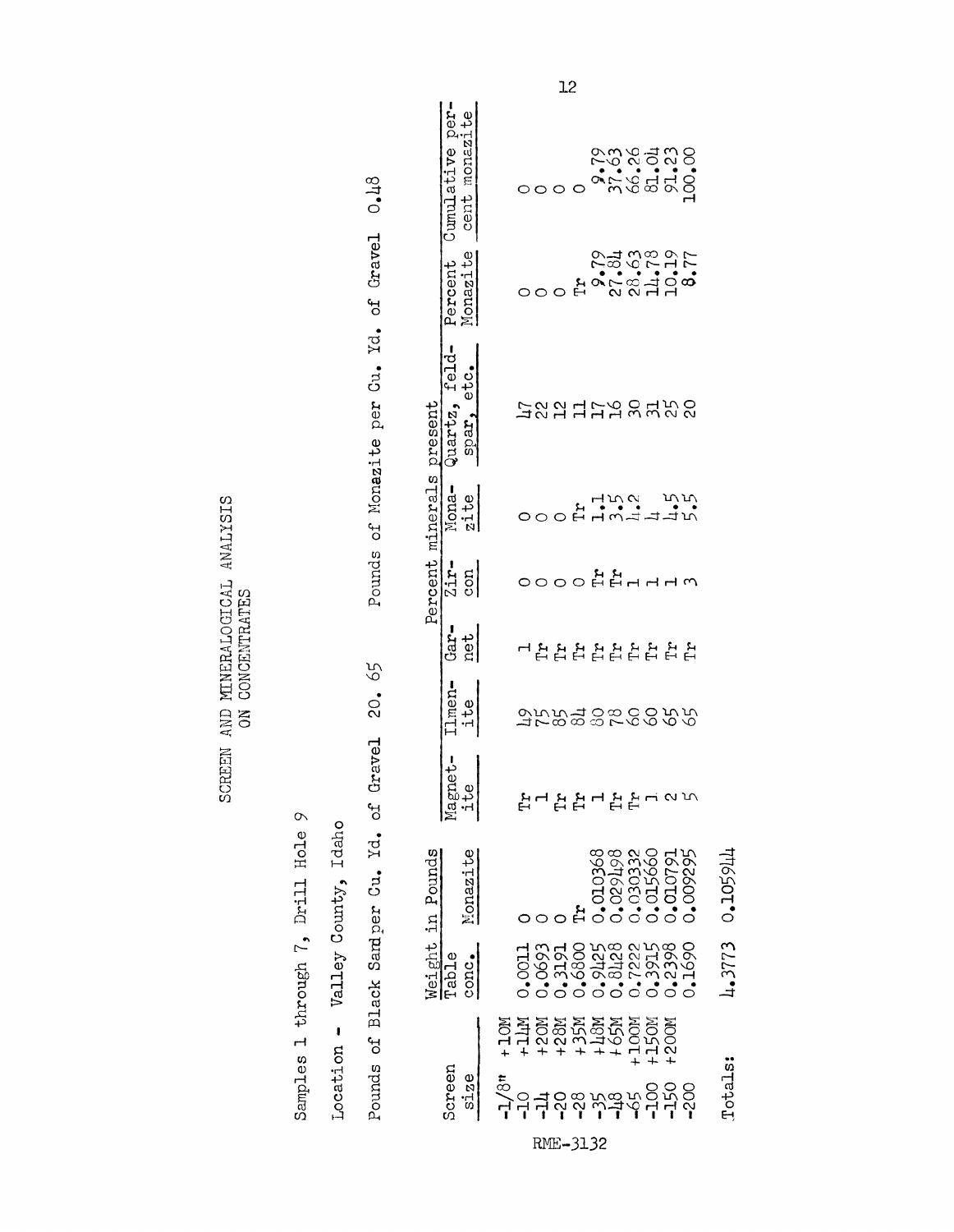#### Radiometric and Chemical Analyses

Radiometric and chemical analyses were made at the Bureau

laboratories in Raleigh, North Carolina, and are summarized below:

|              | Radiometric   | Chemical | Percent          |              | Pounds per Cu. Yd. of Gravel |
|--------------|---------------|----------|------------------|--------------|------------------------------|
| Hole         | percent       | percent  | monazite in      | <b>Black</b> |                              |
| Number       | Th $0$ equiv. | ThO2     | black sands*     | sands        | Monazite                     |
| $D.H.-1$     | .132          |          | 2.5              | 33.43        | .836                         |
| $D.H.-2$     | .251          |          | $l_{\bullet}$ .7 | 10.68        | 502                          |
| $D.H. -3$    | .158          |          | 3.0              | 16.96        | .509                         |
| $D.H. -l_1$  | .234          | .197     | $l_1$ . $l_1$    | 17.42        | .766                         |
| $D.H.-5$     | .120          |          | 2.3              | 11.32        | .260                         |
| $D.H.-6$     | .131          |          | 2.5              | 9.08         | .227                         |
| $D.H.-7$     | .167          |          | 3.2              | 17.70        | .566                         |
| $D.H.-8$     | .282          | .234     | 5.3              | 9.61         | .511                         |
| $D.H.-9$     | .219          |          | 4.1              | 20.65        | .847                         |
| $D.H.-10$    | .161          |          | 3.0              | 16.71        | .502                         |
| $D.H.-11$    | .169          |          | 3.2              | 20.58        | .659                         |
| $D.H. -12$   | .165          |          | 3.1              | 15.61        | $-481$                       |
| $D.H. -13$   | .100          |          | 1.9              | 11.81        | •282                         |
| $D - H - 11$ | .096          |          | 1.8              | 10.44        | .188                         |
| $D.H. -15$   | .228          |          | 4.3              | 9.70         | $-417$                       |
| $D•H•=16$    | .237          |          | 4.5              | 6.07         | .273                         |
|              |               |          |                  |              | ,49                          |

Monazite separated from the field composite, made by combining equal concentrate fractions of the 16 drill holes, assayed as follows:

$$
ThO2 - 3.82 percentU3O8 - 0.35 percent
$$

The calculated ThO<sub>2</sub> equivalent is, therefore,  $3.82 + (4.2 \times .35)$  or  $5.29$ .

\* The percent monazite in black sands in the above table is obtained by dividing the radiometric percent ThO<sub>2</sub> equivalent of the respective samples by the factor of 5.29.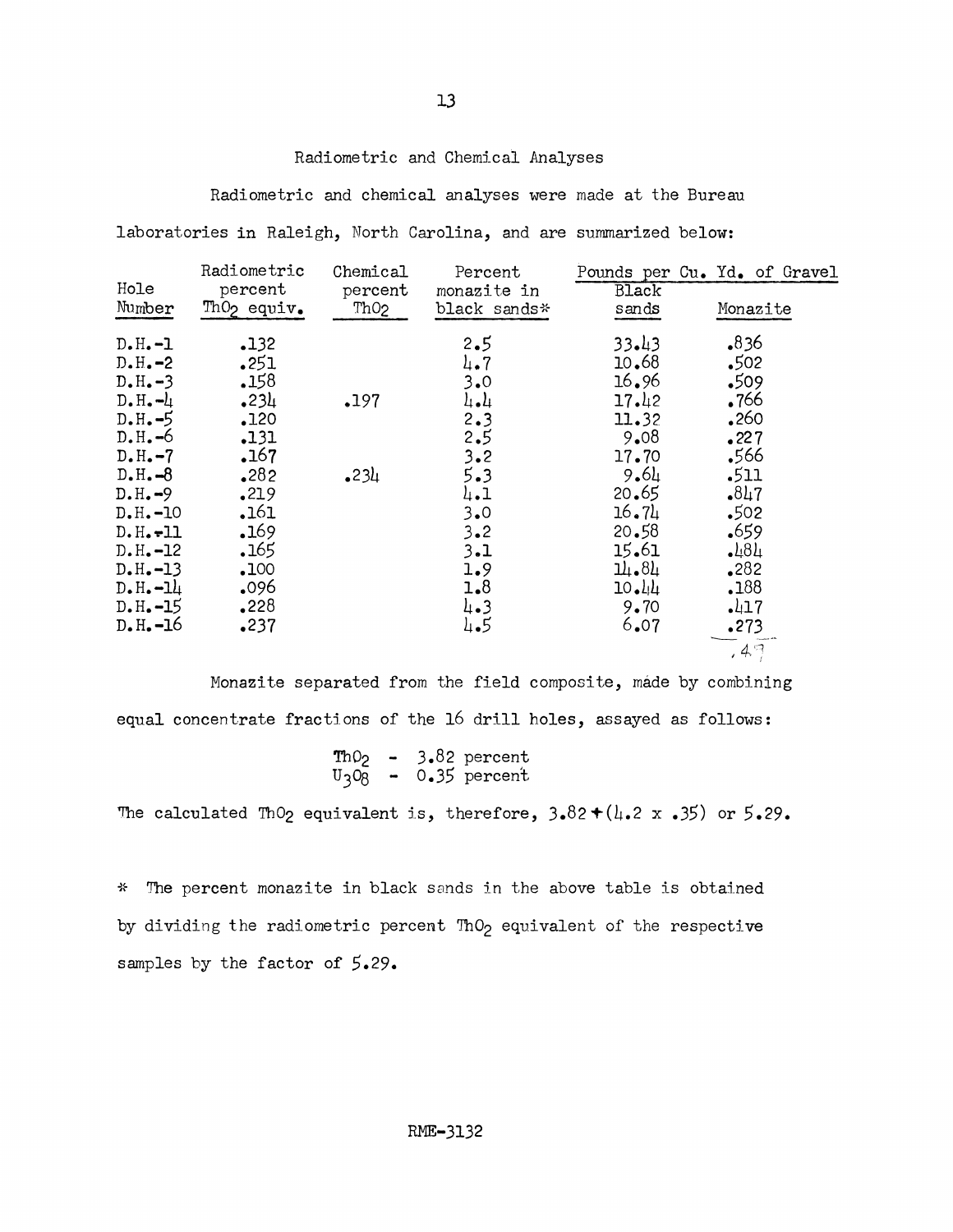#### BENEFICIATION AND ECONOMICS

The results of churn-drill sampling and laboratory testing indicate that the Beaver Creek placer deposits contain between 0.188 and  $0.847$  pounds of monazite per cubic yard of gravel.

A screen analysis indicated that over 60 percent of the monazite occurs in sizes less than 65-mesh, and that care should be taken to guard against losses of the monazite. Radiometric tests indicated only trace-am01mts of radioactive minerals, other than monazite, were in the concentrates from the drill-hole samples.

Although Beaver Creek and East Fork Creek are spring fed, the amount of water available would probably be too small to supply a large dredge. In that case ample water could be pumped to the dredge site from the North Fork of the Payette River.

Electric power could be obtained from a high-tension power line which traverses the deposit.

In addition to monazite, the black-sand concentrates contained ilmenite, quartz, feldspar, and so forth, and also small quantities of magnetite, zircon, and garnet.

#### ACKNOVJLEDGMEN'IS

The Bureau of Mines wishes to express its appreciation to Mr. Frank D. Callender and others who were very cooperative and extended many courtesies to the staff and employees of the Bureau.

#### RME-3132

14